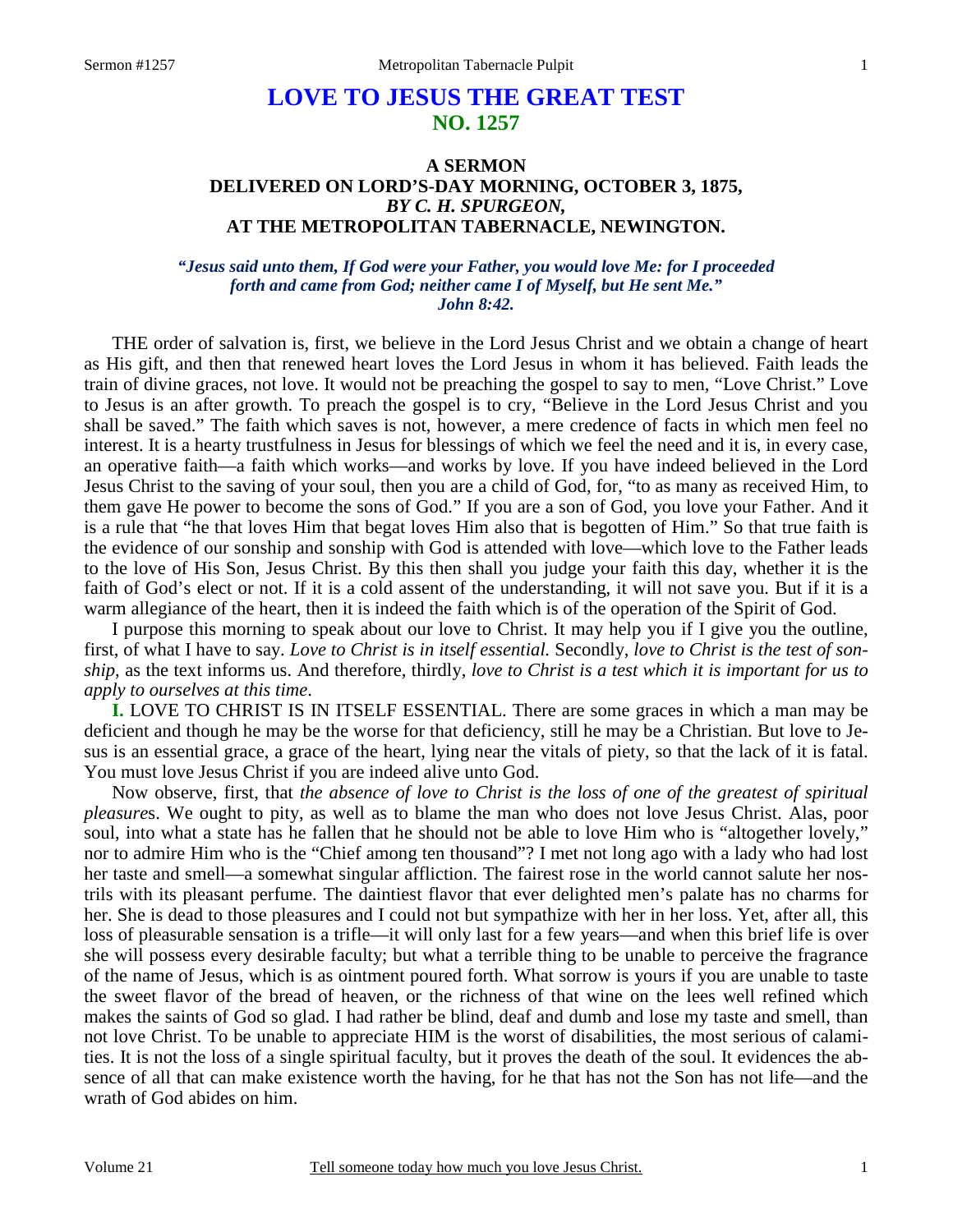The absence of the love of Christ in the soul, again, is *a sign of very grievous degradation*. It is the mark of the animal that it cannot enter into intellectual pursuits. You may put before it the most delightful of studies, but the swine can never realize mental pleasure. It would be its degradation that it cannot, if indeed it had been originally intended for such pursuits. Man was made for the highest and most elevated enjoyment, the enjoyment of the presence of God and the admiration of His infinite perfections. And when he loses this power to appreciate, admire, and love his God, he sinks from his high calling to a level with the brutes. If an angel could be lowered into a dog and yet could worship God and love Christ, he would scarcely have fallen at all, compared with the fatal descent of a man who is plunged into such a stupor of evil that he cannot perceive the loveliness of the Lord Jesus Christ. We greatly pity those poor creatures of our own race who are unable to reason, but what shall we think of those who cannot love, or rather cannot love where love should center? To the poor idiot you may read the most charming lines of Milton, but he cannot rise to a sense of sublimity. You may afterwards pour into his ears the pleasing sweetnesses of Wordsworth, or the fascinating allegories of Bunyan, but he smiles at you vacantly and you perceive that his imbecile mind is incapable of comprehension. Sad it is that a human being should come down to this—and yet not to love the Lord Jesus reveals a moral and spiritual imbecility far worse than mere mental incapacity—because it is willful and involves a crime of the heart. Generally the non-appreciation of goodness is attended with an appetite for evil and therefore the ill is doubled. It was a great degradation for the king of Babylon when he left the diet of the royal table to roam the fields with the cattle and to eat grass like the oxen. It was not merely that his madness drove him from man, but it herded him with brutes. It not only took away his relish for bread but gave him a taste for grass. It was a strange madness which drove a king to graze with beasts, but not more strange than that which makes men feed upon the ashes of this world's sinful pleasures and turn aside from that which is truly bread. Oh, it is a worse insanity than that which is secluded within the walls of yonder Bedlam, this madness which can discover beauty in the painted face of the Jezebel of sin and is not charmed by the comeliness of Him whose brightness is the light of heaven. Yet, O you saints of God, remember you were such not long ago. "He came unto His own, and His own received Him not." "We hid, as it were, our faces from Him. He was despised, and we esteemed Him not." Our foolish heart was darkened and we saw not Jesus, the Sun of Righteousness. Blessed be the grace which has given us power to appreciate our Savior. May it increase more and more. Let us pity, as well as blame, those who now are given over to the fast closing of their eyes that they cannot see my Lord, and the shutting of their ears that they cannot hear the music of His voice, and the deadening of their hearts that they cannot perceive the charms of His love. Alas for the degradation which is manifested in inability to love Jesus!—

> *"That Holy One, Who came to earth for thee— O basest thing beneath the sun, That He, by any mortal one, Forgotten ever should be."*

 *To be without love to Christ is a clear proof that the whole of our manhood is out of order*. It would be impossible for us to be indifferent to the excellences of Jesus if we were as God created us. And inasmuch as we do not love Him till grace renews us, this proves how altogether diseased human nature has become. The understanding, were it well balanced, would judge that Christ is over all and before all and give to Him the pre-eminence in everything. But, being biased and thrown out of gear, the judgement puts Christ in the lowest place and pays its homage to the world, the flesh, or the devil, rather than to the King of kings. The mind must be altogether debased and robbed of all nobility not to love one whose self-denying benevolence commands the admiring gratitude of all renewed spirits. Did our Lord descend from heaven to earth to save His enemies? Being found on earth in fashion as a man, did He endure every insult and every misery with the sole objective of blessing others? And did He, at last, endure pangs never to be described—and all for the sake of worthless man? Then not to love such a mirror of generous affection is to be mean in spirit and base at heart. Gratitude is no very stupendous virtue, but it is necessary to deliver us from being guilty of the meanest of all the vices, for ingratitude may justly be so described. Man despising Christ who died for man is a sight enough to make an angel mourn. Yes,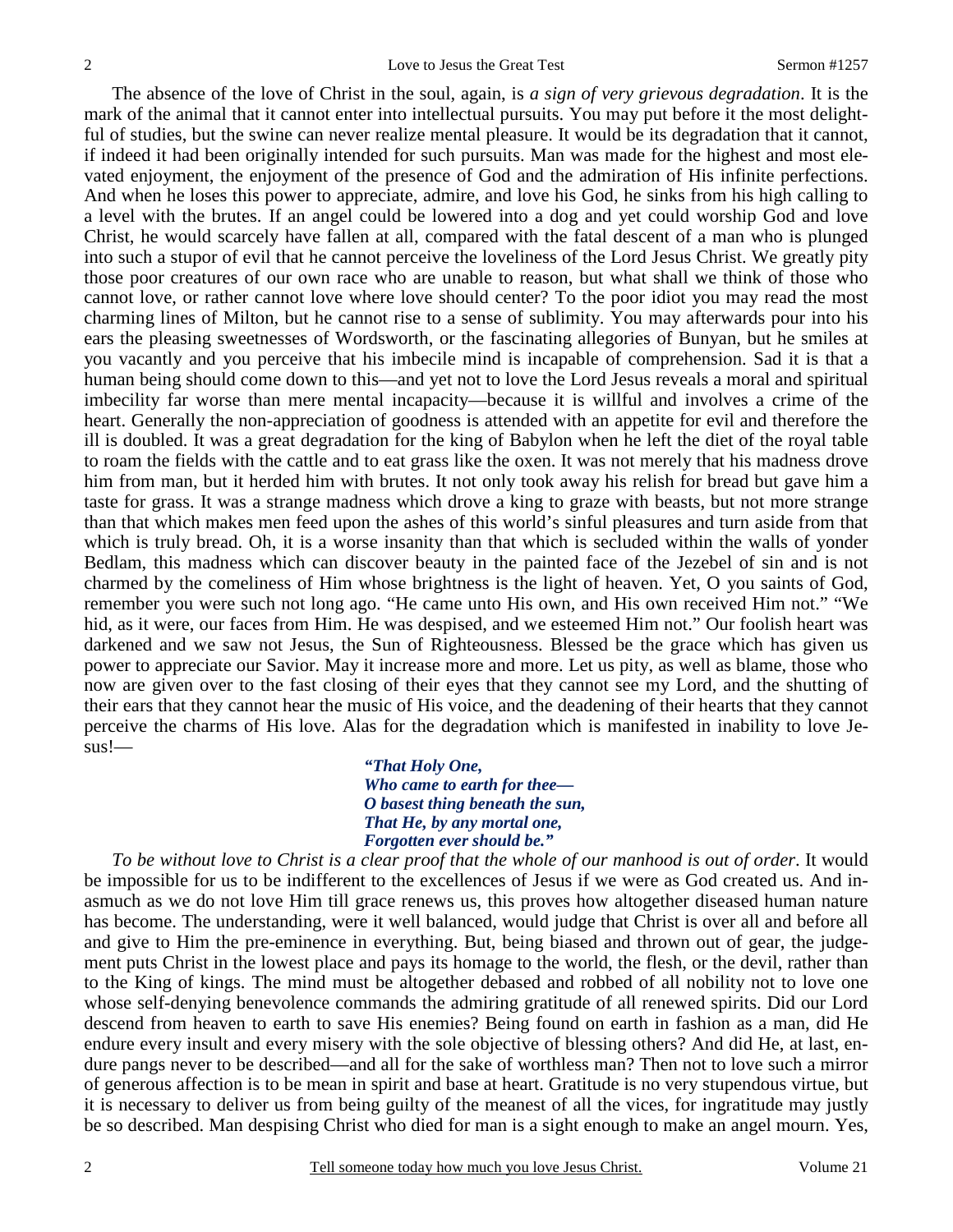seraphs might weep with wonder that a creature once so fair as man should have become so foul at heart. God forgive the mind that can be so unjust, so perverted, so bewitched and besotted as to treat Jesus with indifference.

 Man's affections as well as his mind must have become terribly polluted, or he would at once love Jesus. If the heart were what it should be, it would love the good, the right, the true, the beautiful. Nothing is more good, right, true, or beautiful than Jesus Christ, the Incarnate God, and that the heart does not instinctively love Him as soon as ever it perceives Him, is clear proof that it is poisoned at its fountain. It is given unto its idols and therefore it will not love the true God. If you needed, at this time, to prove man's fallen state, you might do so by a thousand arguments, but only one would be needed. There, perhaps, was never a more powerful demonstration than that of the first chapter of Paul's Epistle to the Romans, which we dare not read in public. It is a chapter which contains the most terrible of indictments against our manhood—and every word of it true. But, sirs, I take it that all the unnatural lusts into which men have fallen, though they are deeds which crimson the cheek of modesty, do not so thoroughly prove human nature to be corrupt as man's not loving Christ! A certain divine on one occasion, wishing to display his rhetoric and bring down upon himself the admiration of his hearers, exclaimed, "O virtue, you are so fair and beautiful that if you should descend upon earth, all men would love you." How greatly he erred! For virtue did descend on earth, clothed in the most attractive form, the form of pure benevolence. And yet men received her not. Virtue came in the person of our Lord Jesus, not dressed in the armor of justice, but in the silken robes of salvation, bedecked with charity and tenderness. But men refused her a habitation, denied her the common courtesies of life, and at last condemned her to die. When man crucified Jesus, he did, as much as in him lay, destroy all goodness, truth, and holiness. Then did he spit his worst venom upon everything that is lovely and of good repute, for he selected the most lovely and honored of all beings to murder by his malice. Not to love Jesus Christ is, whatever your outward character may be, dear friend, to angels and to all intelligent and purified spirits who are fit to judge, the most terrible symptom of your subjugation to a malignant spiritual disease which tyrannizes all your powers and causes you to be the opponent of your best friend.

*Not to love Jesus Christ is a sure token that we have no part nor lot in His salvation*, for the first effect of receiving His salvation is to love Him. You remember our Lord's parable of the two debtors. The one owed five hundred pence and the other fifty. They were both freely forgiven their debts because they had nothing to pay. And the question asked concerning them was, "Which of them will love him most?" Now mark, the question was not, "Which of them will love their generous benefactor?" for it is taken for granted and who will deny it, that whether forgiven fifty pence or five hundred, they must love him who forgave them. It is inevitable that if you have been forgiven your sin, you should love Jesus Christ. And if you do not love Him, rest assured that in His precious blood you have no portion—and His righteousness does not cover you. Solemn reflection! How essential is this excellent grace of love.

 Without love to Christ it is clear that you are not saved, for *you lack the mainspring of the spiritual life*. We are often accused when telling men to believe and live, that we throw a holy life and virtuous conversation into the shade. If our objectors were candid, they would inquire whether their accusation is true, and as the result of that inquiry they would acquit us. Either ignorance, misunderstanding or malevolence must have occasioned the utterly groundless charge, for we have explained, times without number, that when we say, "Believe in the Lord Jesus Christ, and you shall be saved," we do not mean that the belief of an abstract proposition will save men from hell. We mean that trust in Jesus will change the heart and so save the life from sin. By salvation we mean salvation from sin, salvation from the old selfish life, salvation unto holy living. This is the salvation that we preach—salvation from evil—and this, we say, is the result of believing in the Lord Jesus Christ. If these things are so, it is evident that the man who does not love Christ is not saved in this sense, for love to Christ is through the Holy Spirit made to be the mainspring and central force by which a holy life is created and sustained. "The love of Christ constrains us." This is the grand power which keeps us back from evil and impels us toward holiness. In proportion as you love Jesus, you will be holy. And in proportion as your love to Jesus becomes weak, the power of sin grows strong. And if there is no love to Jesus at all, then there are in you none of the elements which make up the Christian character—

*"Knowledge, alas! 'Tis all in vain,*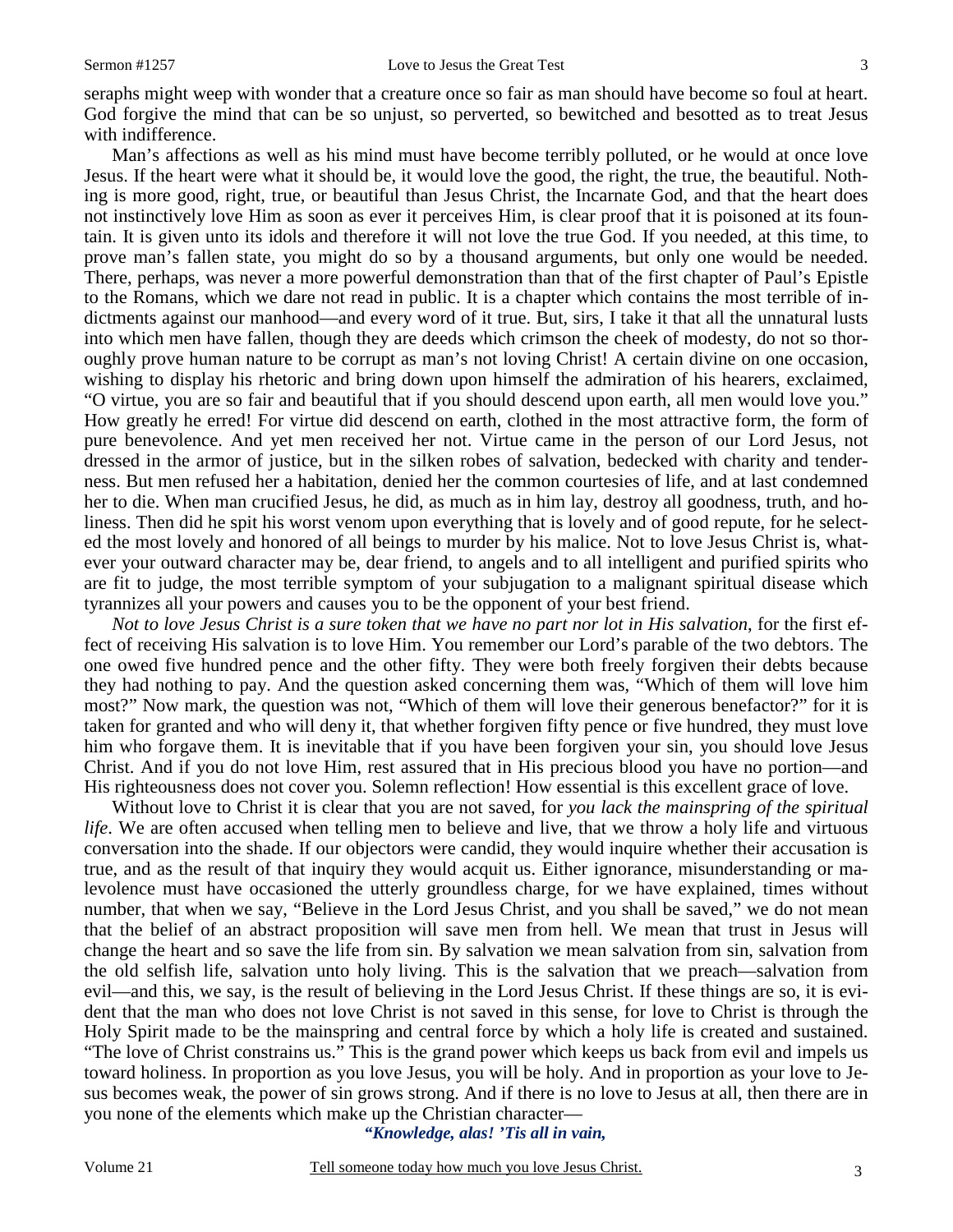### *And all in vain our fear; Our stubborn sins will fight and reign If love is absent there."*

Not to love Christ is a thing so dreadful that those who do love Him can hardly tell you how they tremble at the bare notion of being in such a condition. Death in the most horrible form would be preferable. Many a time have we sung, and I for one have felt it at my heart's core—

> *"A very wretch, Lord, I should prove, Had I no love to Thee. Rather than not my Savior love, Oh, may I cease to be."*

It would be much better never to have been born than not to love the Savior. It were better to go to annihilation, if such could be the case, than exist a moment without love to the Blessed One. Sometimes the saints of God have grown so warm concerning what is due to Jesus their Lord, and have felt such a horror at the sin of not loving Him, that they have pronounced a curse in God's name upon those who love not Christ. Perhaps the most terrible words in sacred Scripture are these—"If any man love not the Lord Jesus Christ, let him be ANATHEMA MARANATHA"—cursed when the Lord shall come. It is the major excommunication of the church. It is the most solemn word of denunciation that could have fallen from apostolic pen—and yet Paul felt that he must write it—even that Paul who could not speak of the enemies of Christ's cross without tears. My dear hearer, though you are the most moral person in the world and though you are the most orthodox professor in the church, yet if you love not the Lord Jesus Christ, "Anathema Maranatha" must be sounded in your ears, for it is proclaimed in the Word of God against you.

Who would wish to live without the love of Jesus in his soul! It is the most hideous of all conditions, for it despoils our life on earth of its highest beauty and renders heaven impossible. Until He gives you love to Christ, God Himself cannot give you heaven. You may take my words in their broadest sense, for I mean them just as they stand. I say until God Himself makes you love Christ, He cannot give you heavenly happiness, for the very essence of heaven lies in the love of that which is good and true—and the essence of all goodness and truth are in Jesus Christ. Could you be carried to the place called heaven without love to Christ, you would be utterly out of your element. The nearer presence of Christ into which you would be brought would cause you terror instead of happiness. And the delight which you would see upon the faces of ten thousand times ten thousand who love Him would only provoke you to a direr enmity and a bitterer despair. Oh, my friend, you cannot know happiness till you know Christ. Till your heart beats with love to Him, the true life can never be yours, but you are in darkness and death even now, without love to Christ, and so you must abide. It is inevitable that it should be so. So I leave the first very weighty point, praying God the Holy Spirit to press it upon the hearts of all who have no affection for the Savior. It is essential that you should love Him.

**II.** LOVE TO CHRIST IS THE TEST OF SONSHIP. Certain modern teachers have asserted that God is the Father of all mankind—and the doctrine of Universal Fatherhood is, I am told, exceedingly prevalent in certain quarters. That God is the Creator of all men and that in this sense men are the offspring of God, is undoubtedly true. But that unregenerate men are the sons of God is as undoubtedly false. How that flesh-pleasing doctrine can be supported, I do not know, for certainly my text gives it no assistance whatever, but rather strikes it a deadly blow. "If God were your Father, you would love Me." Consequently God is not the Father of those who do not love Christ. What do these teachers make out of the privilege of adoption? Why are men adopted, if children by nature? How is it that it is a special promise, "I will be a Father unto you and you shall be My sons and daughters"? What need of a promise of that which they have already? "To as many as received Him, to them gave He power to become the sons of God, even to as many as believed on His name." What does that mean if everybody already is a child of God? How do they interpret that God has begotten His people again by the resurrection of Christ unto a lively hope? Were we sons already? How were we heirs of wrath even as others if all men are in the family of God? They make use of an expression which bears two renderings to set up a theory which is destructive of the gospel. I leave those to defend that statement who care to do so. I believe it to be altogether untenable if we keep to the Word of God. The Fatherhood of God is to a special people,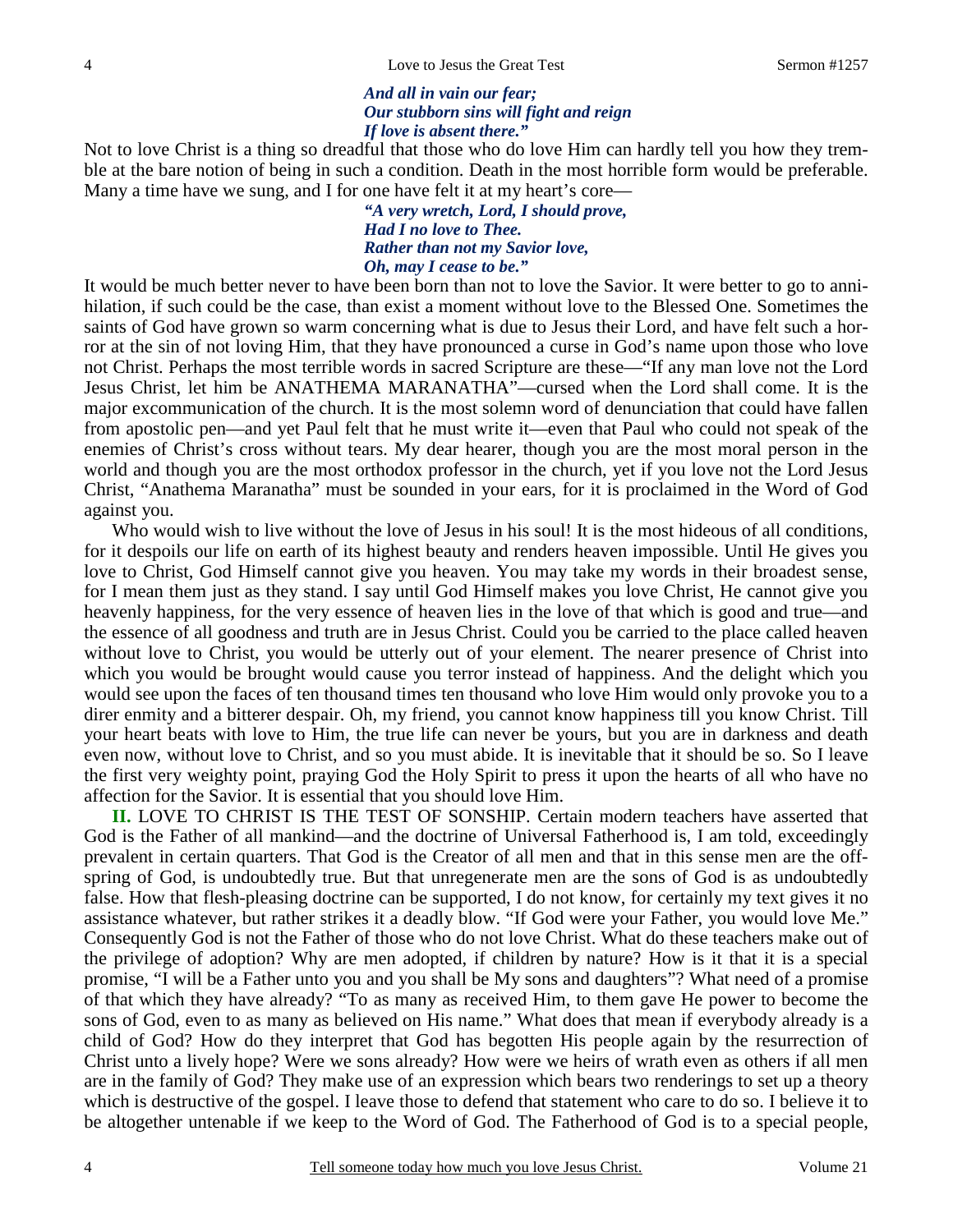chosen from before the foundation of the world and adopted and regenerated in due time, through His grace.

 It appears from the text that love to Christ is the only infallible test of our sonship towards God. Those to whom Christ spoke were by nature and descent, if any in the world were, the children of God. If any men who did not love Christ could be the children of God, they were the Jews who stood before Him then for they were of the seed of Abraham, whom God had chosen. They had been brought up from their very childhood in the observance of ceremonies which God had ordained and they bore in their flesh the mark of the covenant. They were, moreover, the only people under heaven that worshipped one God. The Romans, the Greeks, and all others were idolaters. These Jews were worshippers of the one unseen Jehovah and very tenacious they were about it, for after the Babylonian captivity, nothing could make a Jew worship an idol. Whatever faults they might have, they certainly were not wanderers from the unity of the Godhead; *that* they held, and held most firmly. And, moreover, these people were, no doubt, made to suffer a good deal of abuse and reproach for worshipping the one, only, and invisible God. They were despised by their Roman masters. And the polite Greeks, with their poetic mythology, sneered at their strange worship which they considered to be mere atheism, since they saw no image set up. The Jew, therefore, stood out grandly as being, if any unregenerate man could be so, a son of God. And yet, as they did not love the Christ, they had not God for their father. Our Master tells them, "If God were your Father, you would love Me." And so He puts down all pretensions arising from their pedigree, from their circumcision, from their rites and ceremonies, from their broad phylacteries and bordered garments and everything else. Love to Christ is the great test of sonship to God. My dear hearer, if you do not love Christ, you are no child of God, for if you were, you would love what your Father loves; your nature, descended from God, would run in the same channel—and since He loves Christ supremely and above all things—so would you love Jesus Christ with all your heart beyond all the world. If you were a child of God, you would love Jesus, for you would see God in Jesus. He says, "Believe Me that I am in the Father, and the Father in Me," and inasmuch as you are a child of God, you would know your Father and perceive Him in the Son, in whom dwells all the fullness of the Godhead bodily. He is the express image of His person and the brightness of His Father's glory. And as the child loves his father, so would you love the Godhead in Jesus Christ. It would be impossible for you to do otherwise. No, not only the Godhead, but even the humanity of our Lord would win your love, for God loves holiness in man and especially in the man, Christ Jesus, and so must we. All the qualities of His human nature were brilliant with His divine holiness and therefore will be sure to command your love if you love the Father.

 Every man loves that which is like himself. If you were born of God, you would love God. And Jesus Christ is God and therefore you would love Him. If you were born of God, you would be holy and true and loving and tender—and Jesus is all that—and so you would love Him. It is curious how language sometimes teaches morals. You know we have the word "like." We are said to like a thing. But the word has another meaning—we may be like to a thing. Now a man always likes that which he is like and if you are like God, you love God, to whom you are like. And being like Christ, you like Christ, to whom you are like, for like loves like, or let me say, like likes its like. There must be love to Christ in the soul if you are like to Christ, which you are if you are a child of God.

 If you are a child of God you must love Christ, because of His essential divinity. For notice in the text, "I proceeded forth and came from God." I do not understand that expression—nobody does. You have heard of Dr. Dollinger and a number of learned men meeting to lay down dogmatic declarations upon the double procession of the Holy Spirit. What a foolish task. They were engaged in defining a subject which they could not possibly understand—ants met to measure the sun, insects debating upon eternity. We cannot enter into the springs of the sea, nor can we enter into the essence of Deity, or the relationships of the blessed persons of the Trinity, the one to the other. And no man ever undertakes to do so but what he goes wrong, misled by his own presumption. If any man were to undertake to look the sun in the face by the day together he would soon become blind—the light is so excessive and mortal eyes are so dim—that blindness must follow. Jesus Christ is the Son of God by what we are accustomed to call eternal filiation, or what the text calls *proceeding* from Him and therefore because of that, being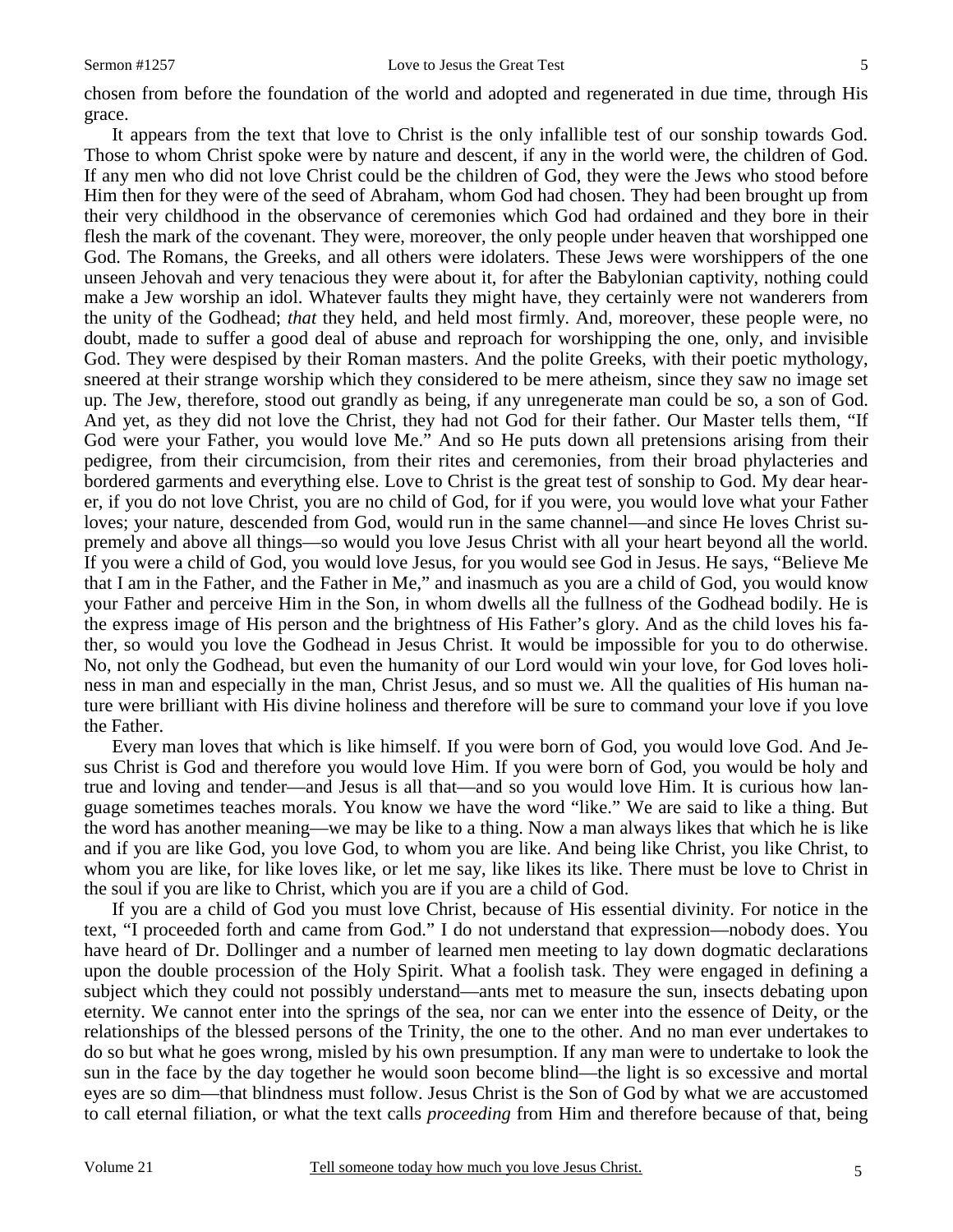divine and proceeding from the divine Father in some mysterious sense, He is Himself to be devoutly adored. And if we are the children of God, we must love the Lord Jesus.

 The text adds that we shall also love Him because of His mission. "I came from God; neither came I of Myself, but He sent Me." If we love God, we must love that which comes from God. I know when I left the village where I was first pastor and where I had loved the people much and they had loved me, I used to say if I saw even a dog which came from that parish, I should be glad to see him, for I felt a love to everything and everybody coming from that spot. It matters not how small the trifle—a little flower or a piece of leaf from the garden—you prize it, for it came from someone you revere. Ah, that little shoe of your dear babe now in heaven. Or a little piece of the handwriting of your dear mother, now with God. How dear they are! How much more should we love Christ because He came from God, and comes, not as a mere relic or memorial, but as His living, loving voice. If a child were far away in India, and he had not heard from home for some time, and he at last received a letter, how sweet it would be. It comes from Father. How pleased he is to get it. But suppose a messenger should come and say, "I came from your father"? Why, he would feel at once the deepest interest in him. Would you shut your door against your father's messenger? No, but you would say, "Come in, though it is the middle of the night, I shall always have an ear for you." Shall we not, thus, welcome Jesus?

 And then, remember, while Jesus came as our Father's messenger, what a message He brought pardon for sin, restoration from the Fall, acceptance in the Beloved and eternal life and glory. Oh, when He comes from the Father, comes for the Father, and comes with a message meant to lead us to the Father, we who are the children of God must love Him for all these reasons. It is not possible that you can be a child of God and not love the Christ whom the Father has anointed, the Messiah whom the Father has sent, the Jesus whom the Father has made to be the Savior, the Immanuel, the God With Us, the Father's self-revealed in fullness of grace and truth.

 That He came not of Himself is another reason for love. When a man lives only to serve himself, our love begins to dry up for lack of secret springs, but when we perceive that Jesus Christ did not come of Himself, but was sent of the Father—that His aims and objectives were not for Himself in any degree, but entirely for the Father and for us—our heart must go out towards Him.

**III.** I might thus continue, but there is no need for it to show you that you must love Jesus. And so I close with the APPLICATION. Lend me your ears and hearts a few minutes.

 If it be so that love to Christ is essential and is the main test of sonship, come, brethren, do we love Him or not? Now, put the question all round. I know some will say, "Love Him? Yes, that I do." Yes, but I will still ask you, for my Lord asked Peter three times, you know, "Simon, son of Jonas, do you love Me?" And I do not suppose you are better than Peter, so I must repeat the question, though you may answer it as quickly as he did, for it will not hurt you to answer aright three times—but it would hurt to answer falsely once. So let us put the question home—Do you love Jesus?

If I love Him, then I trust Him and lean on Him with all my weight.

 "Ah, I do that. Blessed be His name, I know I do." Can you not speak with assurance as to that point? Tell me, then, have you any other hope besides that which springs from His dear cross and wounded side? If you have, you do not love Him. But if your trust rests wholly and alone on Him, there are the beginnings of love in you. The root of the matter is there.

 If you love Him, you will keep His Word. That is the next point. He says, "If any man love Me, he will keep My Word," that is to say, he will reverence what Jesus said and endeavor to learn from His teaching. You will believe what He says and desire to know its meaning. Now, are you quite sure that you pay reverence to the words of Christ? How about your neglected Bible? How about the parts of Scripture which you have never wished to understand because you were afraid it was a little different from the articles of your church or the creed of your family? That does not look like reverence to Christ's word. My dear friend, let me put the question very pointedly. Do you want to know what Christ taught? Are you willing to believe all He reveals? Do you ask the Holy Spirit to lead you into the things of Christ? For remember, he who breaks one of the least of our Lord's commandments and teaches men so, the same shall be least in the kingdom of heaven and would you wish to be that?

 Another test of love to Christ is this, "If you love Me, keep My commandments." It is not merely hearing His Word, for that the man did who built his house upon the sand. But the Lord said, "He that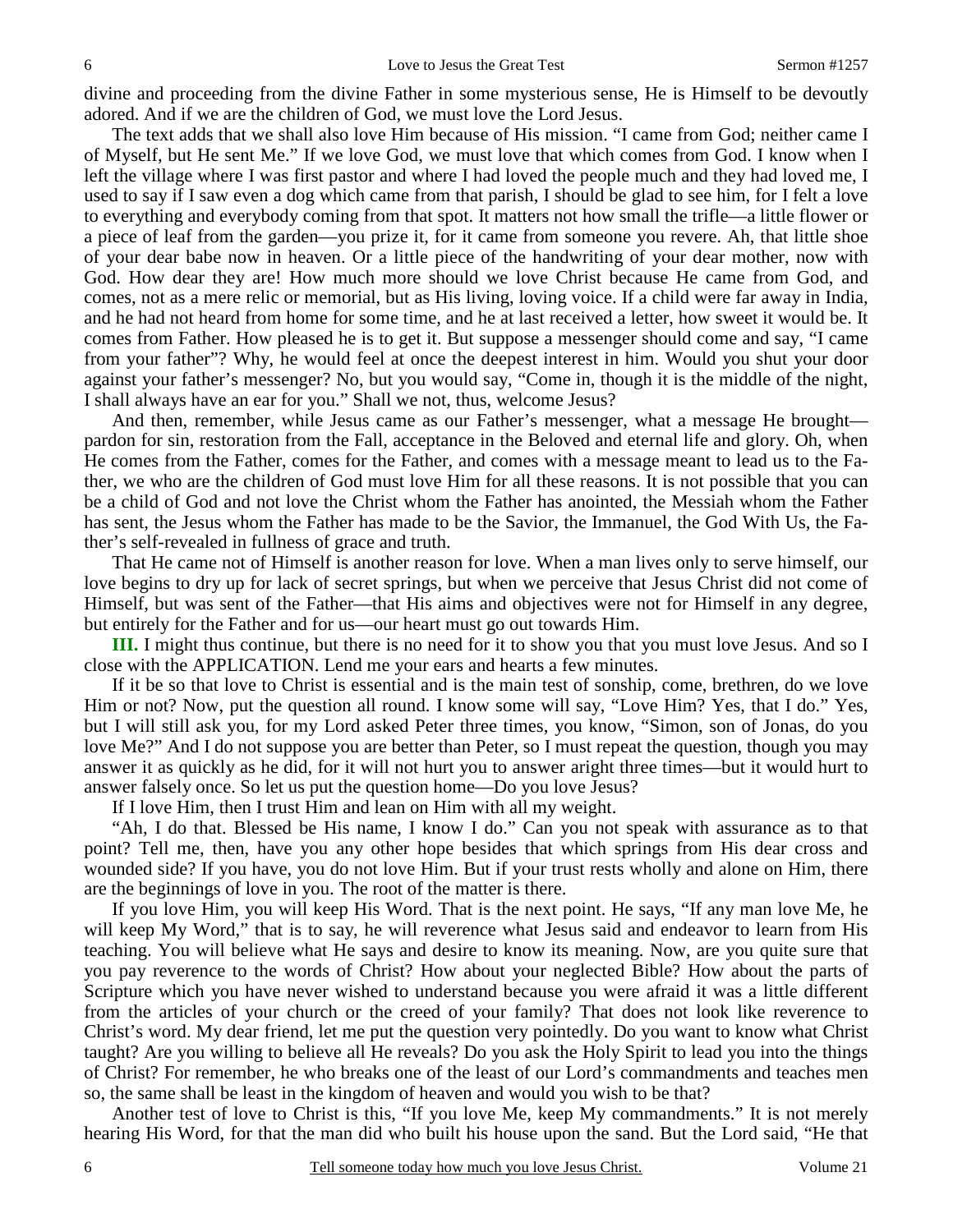hears My Word and *does* it is like a man that built his house on a rock." "*Does it!*" *"Does it!*" Do you obey Christ? If you do not, you do not love Him. If the commands of Jesus are treated by you as matters of no importance, then your heart is not with Him. The child is to love his father, but the command by which his love is to be tested is, "Children, obey your parents in all things." So with Jesus. If you love Him you will obey Him. Now search your hearts and look at your lives—are there not some points which might make you question? At any rate, I think there are many matters that should make us pray, "Lord, You know all things and therefore You know all my sins and all my failures, but still you know that I love you. Deliver me from sin and let me not grieve You any more."

 Now, apply that text to your heart in another form. If you love Christ you will imitate Him. It is the nature of love to be imitative. The sincerest form of admiration is imitation. If you love Jesus, you will labor to be like Him. I am sure you will. Are you trying to be Christ-like? You perceive in yourself many things that are not in Christ—do you long to get rid of those things? And you see in Jesus Christ many excellences which you have not yet reached. Are you pressing towards them? Then I know you love Him—but if there is no imitation there is no love.

 Love to Christ may also be judged of by love to His people. He who loves Jesus is sure to love all others whose hearts burn with the same flame. How is it with you? "Well," you say, "I love some of the brethren." Yes, and so do the publicans and sinners love some of them. Certain of God's people are so very sweet in their tempers and excellent in their natural dispositions that I should think the most wicked person in the world must love them. But the test is to love them for Jesus' sake, even though you cannot help seeing their mistakes and faults.

 "I love the saints," says one. "At least, I love all of my denomination." That, also, is very easy, for the Sadducees loved the Sadducees and the Pharisees loved the Pharisees. But the thing is to love God's people, though you fear that they are in error upon certain points—and though you cannot agree with them in some of their views—and think they dishonor God by certain failures. The Christian loves all who are in Christ, not because of their soundness in the faith, but because of their union to Jesus. Come, then, do you love the Lord's people because they are His? "We know that we have passed from death unto life, because we love the brethren."

 And, dear friend, you may judge again whether you love Christ by this—do you sympathize with His objectives? Whenever we love another, we begin to love the things which he loves. Christ desires to see this world brought to His feet. Do you wish to see Him King over the nations? He desires to gather out to Himself a chosen people. Are you seeking to bring in His wanderers? He delights to save the sons of men. Do you wish to see them saved? Do your thoughts, wishes, and desires run in a groove with those of Jesus? If so, you love Him.

 Again, do you serve His cause? For that love which never leads to action is poor love. Is it love at all? The affection which can be contented without doing anything for the beloved object is so base a thing that it were a shame to degrade that golden name of love by applying it to such a miserable counterfeit. Love Jesus! And yet you have never taught a little child His name? Love Jesus! And you are an orator and yet you never stand up to proclaim His gospel? Love Jesus? And your gold lies cankering and your silver is tarnished—and you give none of these to His work? Love Jesus! And it never costs you a night's unrest or an hour's distress of mind because His kingdom does not come? I thank God I do not understand your love and hope I never may. May God give you a better love than this—may He give you the love which works and shows itself in deeds.

 If you love Jesus, you desire to be with Him and you are very glad of every opportunity of having special fellowship with Him. I know if you love Him, you will not be happy to live a day without Him. You will feel ill at ease if He is gone but for an hour. If you love Jesus, oh, how you pant for the time when you will see Him face to face. If you love Him, there are seasons when you become sick of love after Him, when you feel as if to die were a fleabite or a nothing if you might but behold His face. How often, when you have been to the house of God and heard a sermon that has carried you near to Jesus, you have been ready to say, like Simeon, "Lord, now let Your servant depart in peace according to Your word, for my eyes have seen Your salvation"? When you have had to go back into the world again, you have almost felt unhappy to think you were bound to linger in this far-off country and you could only feel satisfied by saying, "Sun of my soul abide with me, for this world is dark and drear without Thee."